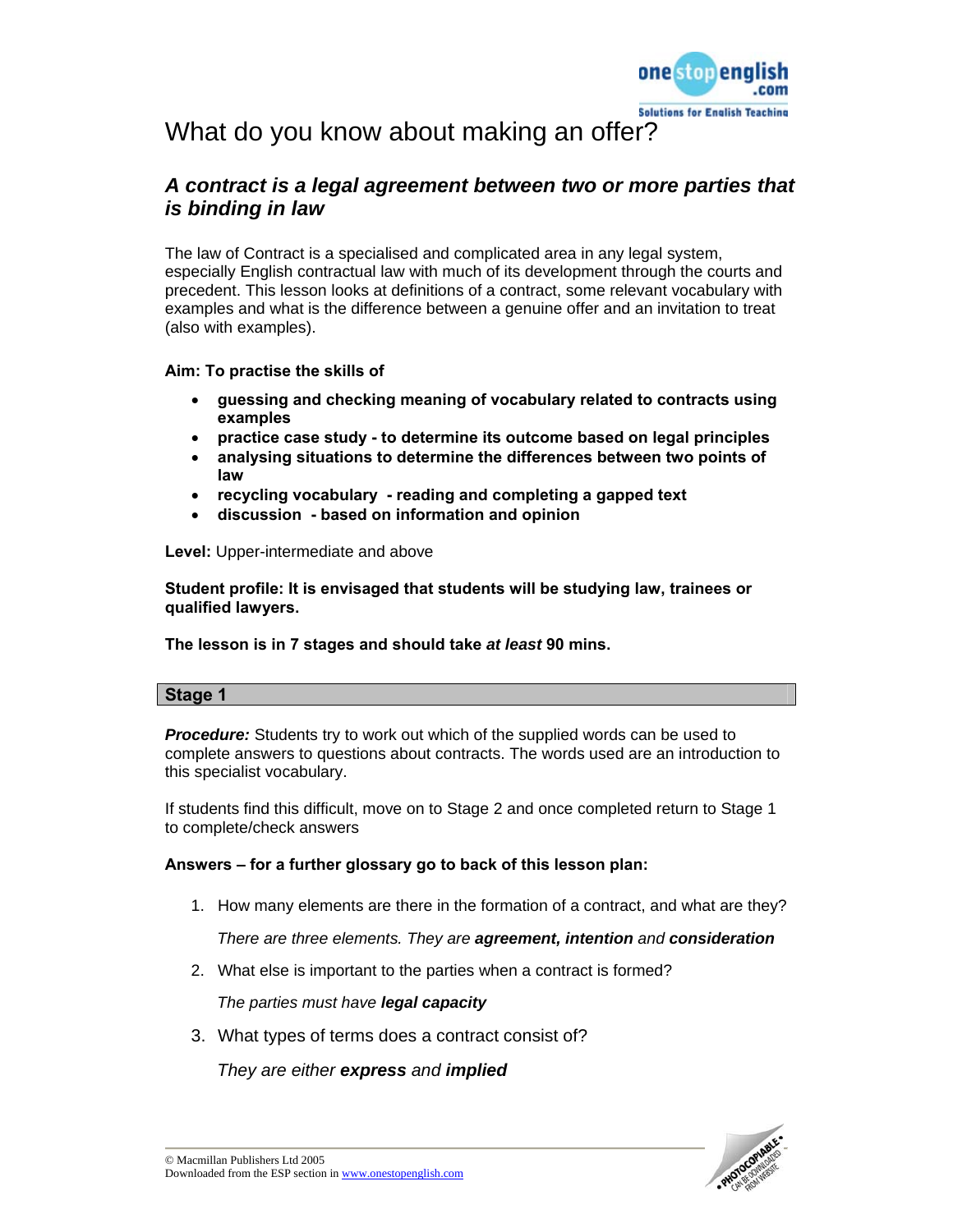

4. When can a contract be cancelled?

*If it has been induced by mistake, duress or undue influence*

5. What rule covers third parties rights under a contract?

*The rule of privity* 

6. How many classes of contracts are there, and what are they?

*Essentially there are two classes. They are bilateral and unilateral* 

**Stage 2** 

*Procedure:* Students put each half of the conversation together to illustrate each of the vocabulary items in Stage 1 and check their meaning. The task could be cut up as a different way of exploiting this exercise.

### **Answers**

1. Have you seen this? We've just had an **offer** for our house in London. What should we do?

d) I think we should **accept**. We have an agreement and all we need to do is ask our lawyer to draw up the contract as quickly as possible

2. It's got to be a **unilateral** contract.

k) Although we never signed anything you offered a reward to anyone if they found your camera – and I've got it here!

3. I know we have a contract but if you don't agree to pay me more, I won't deliver the next consignment.

f) You can't do that. I already have agreed to sell the order on. That's **duress** and it'll cost me a lot of money.

4. Everybody knows he's an alcoholic. How can he have been **legally capable** of signing that contract?

e) I know. They took him out to lunch, got him drunk and of course he had no idea what he was signing!

5. I'm glad we were able to reach a **bilateral** agreement

l. Yes, if you agree to buy my products at the price we've agreed, I can start delivery next week.

6. I'm sorry; I made a **mistake** about the car.

h) I didn't realise my wife had sold the car yesterday. The contract we sold is void.

- 7. As a landlord, you should know that you have to look after the stairs and lift in the property. Its not in the agreement
- j) It's a well-established principle so it's an **implied term.**

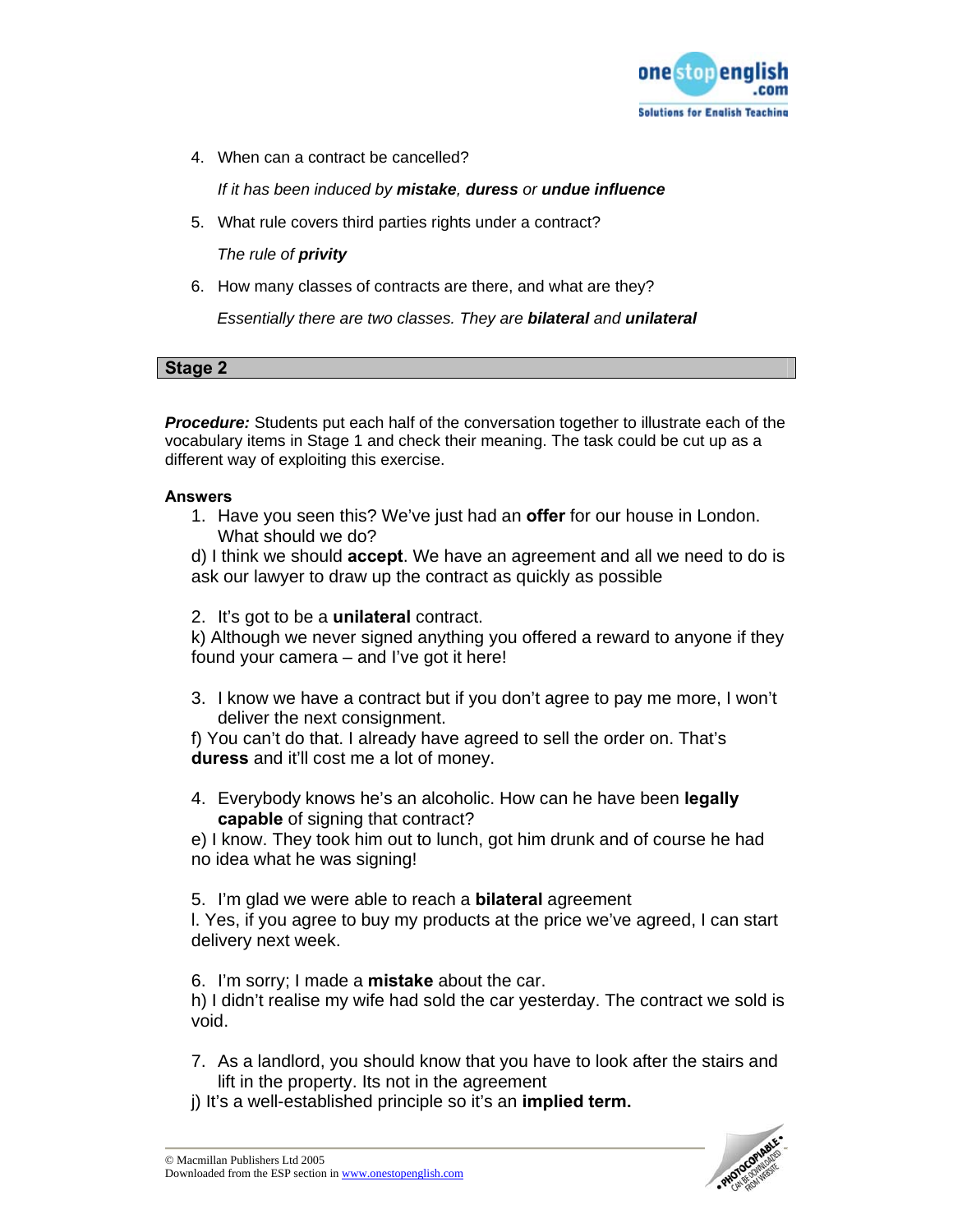

8. You sold that painting for only £600. It's worth at least twice that! b) Yes, I know, but I never really liked it and **consideration** only has to be sufficient, it doesn't have to be adequate.

9. Did you hear what happened to that poor woman who was married to a man who had financial problems and went to see her bank manager for help?

a) He told her the only way he could help her husband was for her to sign a loan on a house that she owned, and she believed him. This sounds like **undue influence**.

10. It's very important you understand that this term of the contract about packaging cannot be changed. Do you?

n. Yes, it's an **express term**. It's very unusual. I've never seen a term like this before.

11. You still owe my daughter for the jewellery she sold you, don't you? Give me the money now and I'll pass it on to her.

c. Well, I'm afraid you aren't a party to our contract. The rule of **privity** of contract means unfortunately you don't have any rights. I'll pay her directly.

12. I only said I might be interested in selling my boat.

 m. It seems as though you have **no intention** in getting rid of it so there's no point in even trying to agree a price.

| $\overline{\phantom{0}}$<br>- q | $\blacksquare$ | ا - دن - | . 4-е | э- | n |
|---------------------------------|----------------|----------|-------|----|---|
| $\overline{1}$                  |                | а<br>ы - | . .   |    |   |

### **Stage 3**

*Procedure;* Students are asked to determine the outcome of an actual case and decide which of the requirements of an offer are fulfilled.

### *Court decision:*

**There was no contract. The agreement was not certain and a reasonable man would not know what exactly had been agreed as important terms such as the rate of interest on hire purchase agreement had not been decided.** 

## *Scamell v Ouston [1941] AC 241 (HL)*



**√**

communicated – in writing, orally or by conduct – so that the other party may accept or reject it

made to a particular person, a group of persons or to the whole world

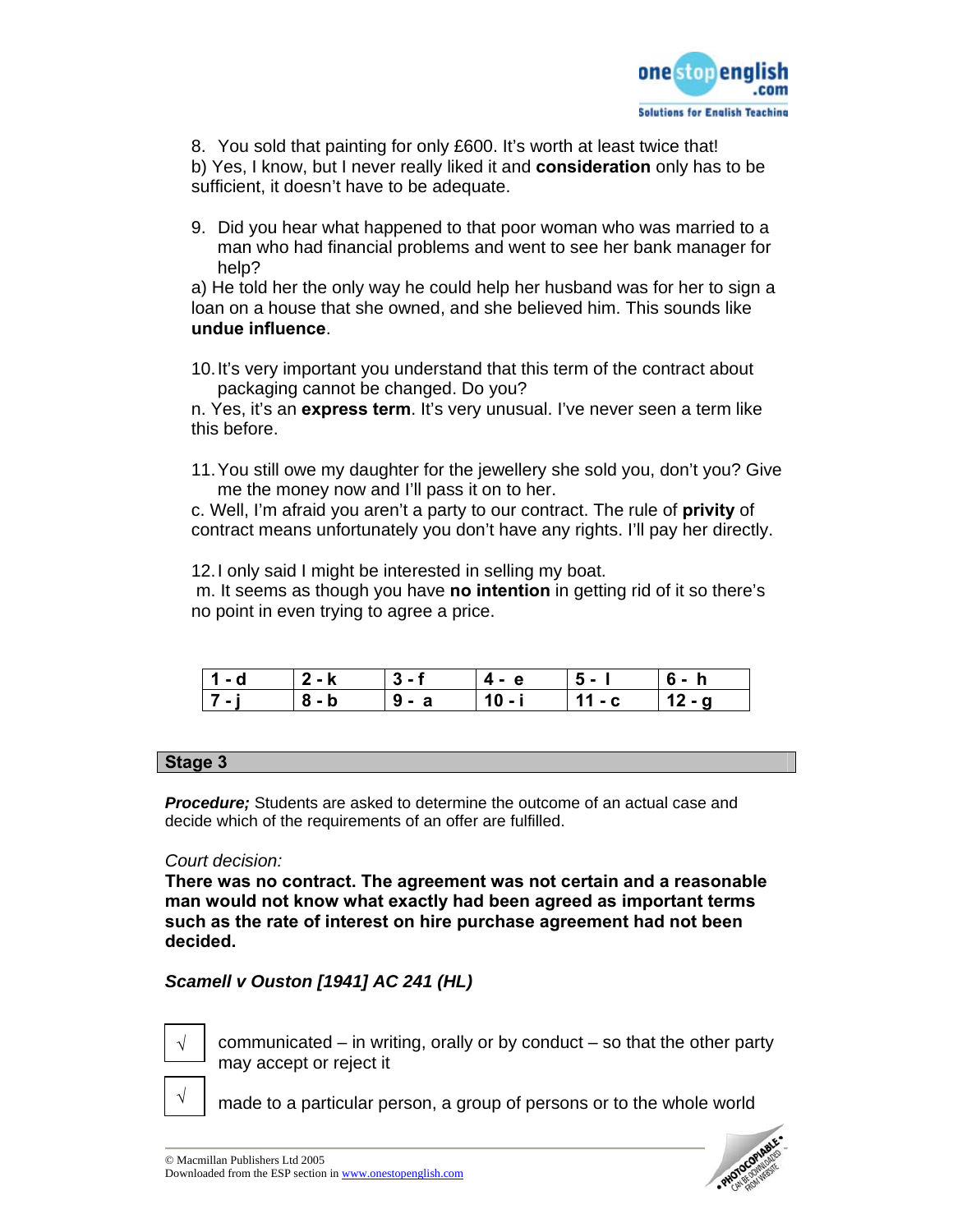

contains clear, definite and specific terms

**√**

**X** 

made with serious intention

### **Stage 4**

*Procedure:* Students analyse examples in order to help understand the difference between offers and invitation to treat. **Answers:** 

| <b>Offers</b> | <b>Invitations to</b><br>treat |
|---------------|--------------------------------|
| Cases:        | Cases:                         |
| ⊃             |                                |
| Ė             | C                              |
|               |                                |
|               |                                |
|               |                                |

### **Stage 5**

**Procedure:** Students further analyse examples in order to help understand the difference what types of contracts are offers and invitation to treat. **Answers:** 

| Advertising a reward               | ⊢ |
|------------------------------------|---|
| Goods in shops                     |   |
| An advertising statement           |   |
| Auction                            |   |
| Advertisement: unilateral contract | в |
| Tender                             |   |

### *Explanations:*

**Case A -** *Tender* – an invitation to tender does not normally amount to an offer to contract with the party who submits the most favourable tender – *Spencer v Harding (1870)* 

**Case B -** *Advertisement : Unilateral contract* - This is an offer which the courts decided it is an offer to the 'world at large' and if accepted there was an agreement – *Carlill v Carbolic Smoke Ball Co.* (1893)

**Case C -** *Auction* -This is the Auctioneer's request for bids. Each bid is an offer – *Payne v Cave (1789)* 

**Case D -** *An advertising statement* - not intended as an offer - *Partridge v Crittenden (1968),* a trade puff - *Carlill v Carbolic Smoke Ball Co.* (1893)

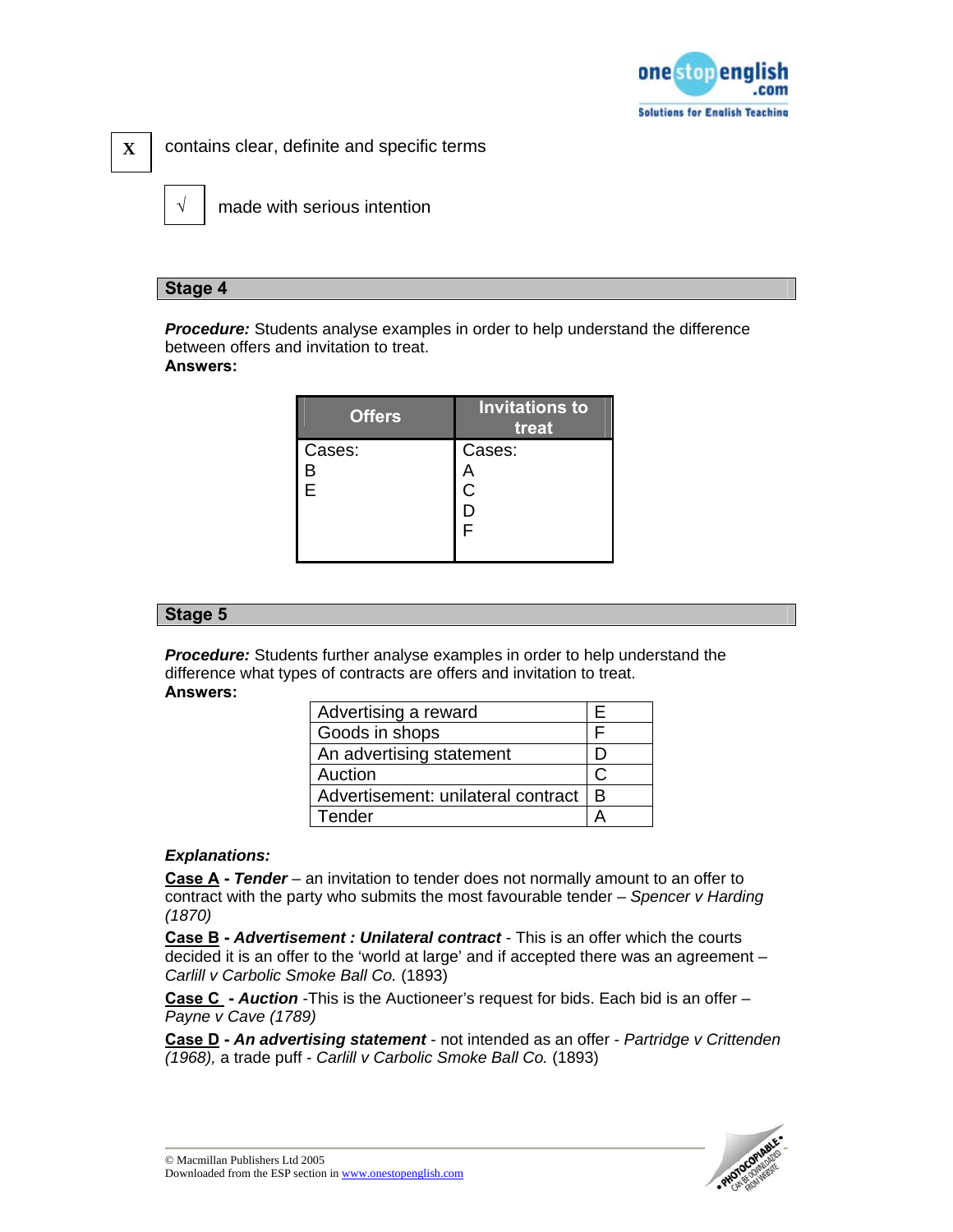

**Case E -** *Advertising a reward –* a unilateral offer, analogous to *Carlill v Carbolic Smoke Ball Co.* (1893)

**Case F -** *Goods in shops* - Goods displayed in shops are only an invitation to treat, not an offer and shops are not bound to sell goods at the price indicated and a customer cannot demand to buy a particular item on display - *Fisher v Ball (1960)* 

### **Stage 6**

**Procedure:** Students complete gapped text using vocabulary from the lesson

A contract can be **unilateral** or bilateral. If it is a bilateral contract, the parties have duties to each other; however in a unilateral contract one party **promises**  to do something in return for an act of the other.

Some advertisements are considered by the courts to be **binding** contracts as it has been held that an offer can be made to the whole world.

If an offer is made by an offeror to the other party, **the offeree,** and is accepted by them, then there is an **agreement.** To be **binding** it must be on specific terms, and one party must show **willingness** to contract, however if they are not prepared accept any offer immediately then this is an **invitation to treat***.* 

This could be a price ticket in a **shop** as the courts have ruled that they are not bound to sell at the price and the **customer** cannot demand to buy it.

| shop    | agreement                     | willingness | customer | promises   |
|---------|-------------------------------|-------------|----------|------------|
| offeree | <i>invitation to</i><br>treat | bilateral   | binding  | unilateral |

### **Missing words** – use if necessary

#### **Stage 7**

*Procedure:* As a group or individual or open class discussion, students discuss or make a presentation about contract law in their own country.